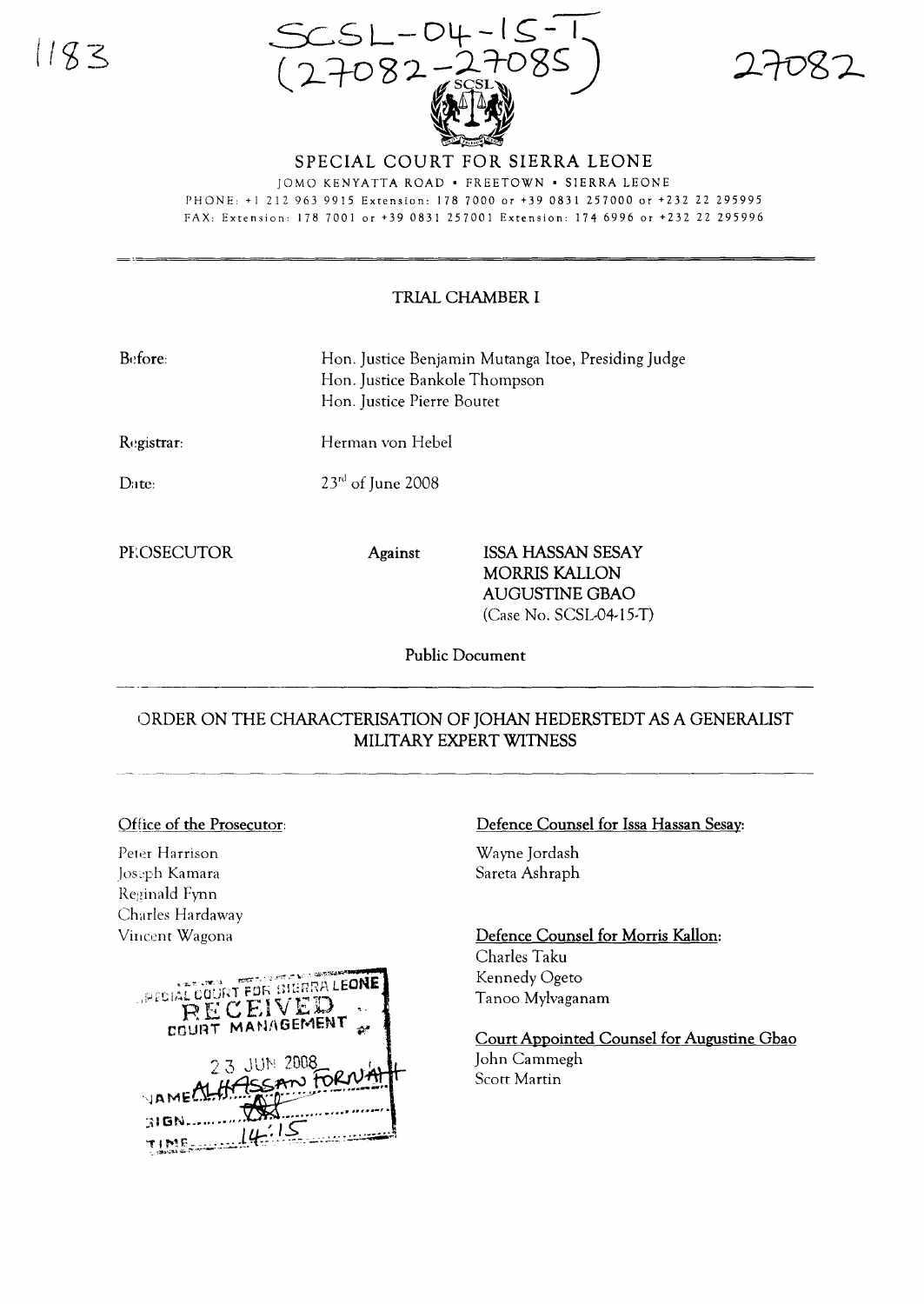TFJA.L **CHAMBER I** ("Trial Chamber I") of the Special Court for Sierra Leone ("Special Court") cmnposed of Han. Justice Benjamin Mutanga Itoe, Presiding Judge, Han. Justice Bankole Thompson an:1 Han. Justice Pierre Bouret;

M.NDFUL of the Trial Chamber Order of the 22<sup>nd</sup> of June 2008 that the Defence for Gbao and Se say file the final version of their military expert report not later than Monday the  $26<sup>th</sup>$  of May 2008 at 4:00pm;

NOTING that Defence for Gbao and Sesay filed the aforesaid expert report of Johan Hederstedt, on th.  $26<sup>th</sup>$  of May 2008;

NOTING the Prosecution Notice on the 9<sup>th</sup> of June 2008 that it does not accept the statement of the expert and wishes to cross examine the said expert;

NOTING the Kallon Defence Notice on the 11<sup>th</sup> of June 2008 that it wishes to cross examine the expert witness;

MINDFUL of the 17<sup>th</sup> of June 2008 Order of the Chamber that the Defence for Gbao and Sesay sbould provide the Trial Chamber and the other Parties by 4.00 p.m. on Thursday, 19 June 2008, with the curriculum vitae of the expert witness, which includes his credentials qualifying him as an expert and his specific field of expertise;

NOTING that the Defence for Gbao and Sesay did file the said curriculum vitae of the expert on the  $1^{9<sup>th</sup>}$  of June 2008;

NOTING that the Chamber has to decide first whether the witness has the necessary qualifications to be accepted as an expert, before determining whether his or her evidence is admissible as expert evidence";<sup>1</sup>

NOTING further that the Chamber had previously ruled that "the party calling the expert witness should satisfy the Trial Chamber that the expert witness has at his or her disposal the special



 $k_{\gamma}$ 

<sup>&</sup>lt;sup>1</sup> Decision on Fofana Submissions Regarding Proposed Expert Witness Daniel J. Hoffman Phd., 7 July 2006.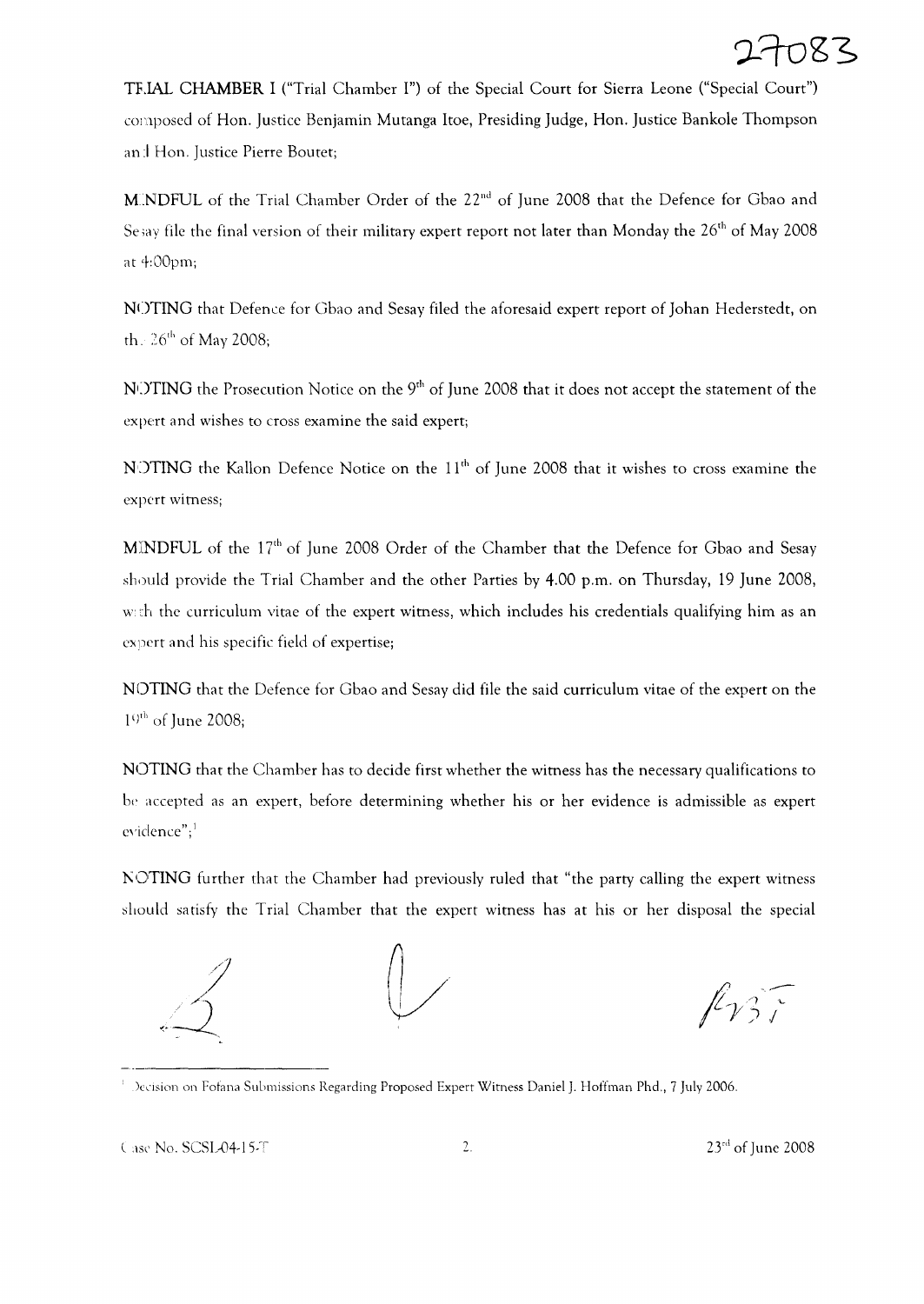

knuwledge, experience, or skills nceded to potentially assist the Trial Chamber in its understanding or determination of issues in dispute";<sup>2</sup>

NOTING that the admission of expert evidence is a preliminary matter and must be distinguished from the Chamber's eventual assessment of the weight and probative value of the evidence;<sup>3</sup>

N011NG that Rule *94bis* of the Rules of Procedurc and Evidence specifically governs the issue of expert witness testimony;

NOTING that the said Rule 94 *bis* does not provide a definition of an expert witness;

MJNDFUL of the Chamber adoption in a previous Decision of the definition of an "expert" as put forward in the ICTY Decision in the case of *Prosecutor v. Galic*,<sup>4</sup>

NOTING that the object of the testimony of an expert witness, is to enlighten the Judges on specific issues of a technical nature, requiring special knowledge in a specific field;<sup>5</sup>

MINDFUL of the Chamber previous applicable criteria for the evaluation of an expert witness's  $p$ *ima facie* qualification as an expert;

RECALLING that this Chamber has previously held that such a preliminary finding can be made on the basis of the material before the Chamber and that the determination can be made on the basis of the witness's credentials and experience as outlined in his or her curriculum vitae;<sup>6</sup>

NOTING that this Chamber, consistent with the applicable jurisprudence, has carefully reviewed the curriculum vitae of expert witness Johan Hederstedt;

CONSIDERING the professional and practical experience and expertise in general, as contained in paragraph 3 of the aforesaid curriculum vitae filed on the 19 June 2008;

 $\bigcup$ 

 $f' \circ \tau$  $\frac{1}{2}$ 

*Prosecutor v. Sesay, Kallon and Gbao,* Case No. SCSL-04-15-T, Decision on the Confidential Prosecution Notice Under Rule- 92bis to Admit the Transcripts of Testimony of TF1-369, 23 May 2006. Please note that this Decision has been filed confidentially.

<sup>1</sup> *ibid.*

<sup>4</sup> *,"rosecutor v. Galic,* IT98-29-T, Decision Concerning the Expert Wimesses Ewa Tabeau and Richard Philipps, 3 July 2~02, p.2. See also *Prosecutor v. Ndayambaje, KanyabaslJJ; NyiramaslIhllko, NtahobaiI; Nsabimana and Nteziryayo,* Case No. ICTR-98-42-T, Oral Decision on the Qualification of Mr. Edmond Babin as Defence Expert Witness, 13 April 2005, p ira. 5.

<sup>&</sup>lt; *Prosecutor v Akayesu,* lCTR-96-4-T, Decision on a Defence Motion for the Appearance of an Accused as an Expert 'Jiitness, 9 March 1998; *see also* Richard May and Marieke Wierda, *International Criminal Evidence:* Transnational 2:102, (" *May and Wierda n),* p. 202, para. 6.88.

<sup>(,</sup> */;'''osecutor v. Norman, Forana and Kondewa,* Case No. SCSL-04-14-T, Decision on Fofana Submissions Regarding hoposed Expert Witness Daniel J. Hoffman Phd., 7 July 2006.